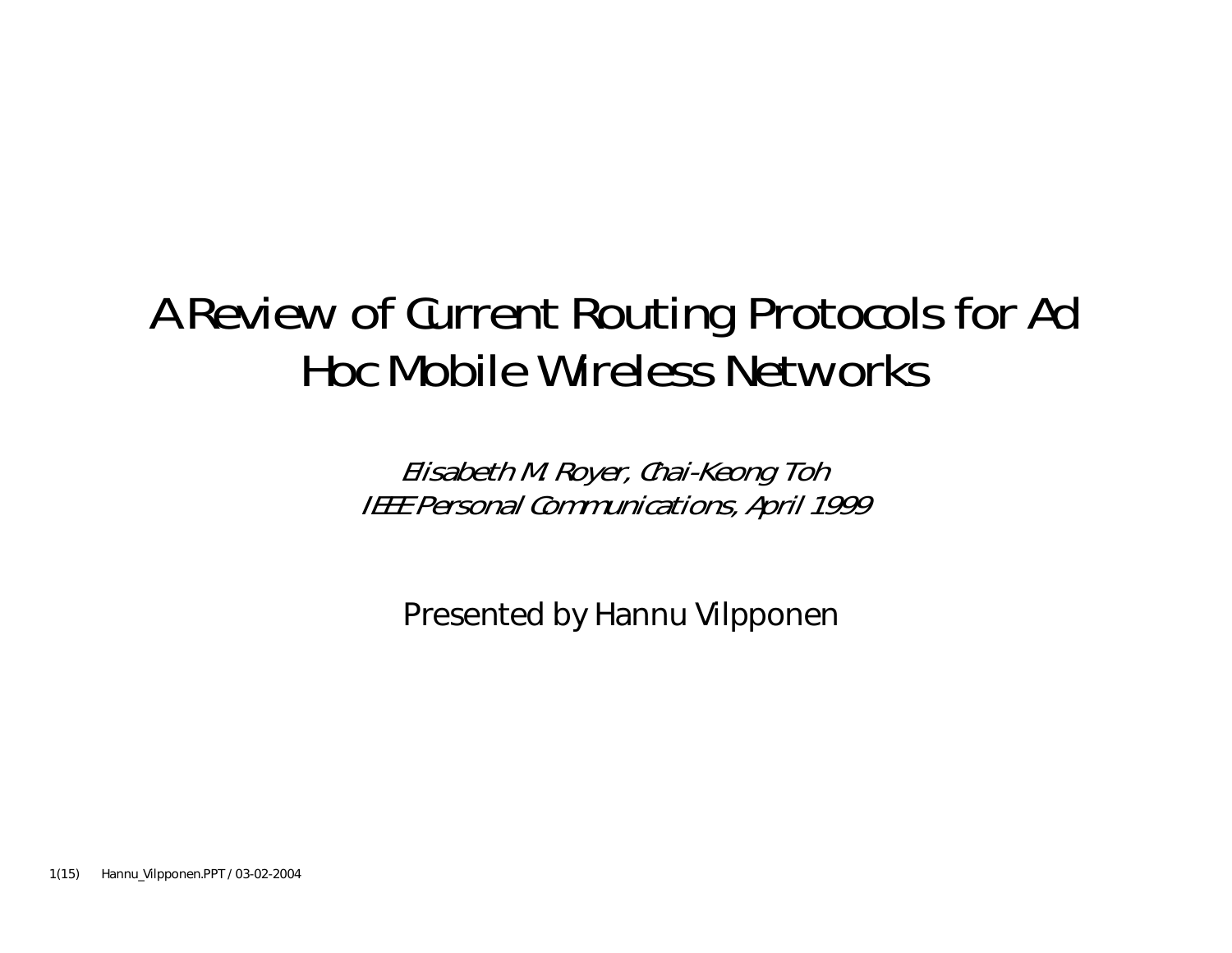## **Outline**

Introduction

Classification of the Ad Hoc Protocols

- Table driver
- Source-initiated

Description of the Routing Protocols

Key features

Comparison

Discussion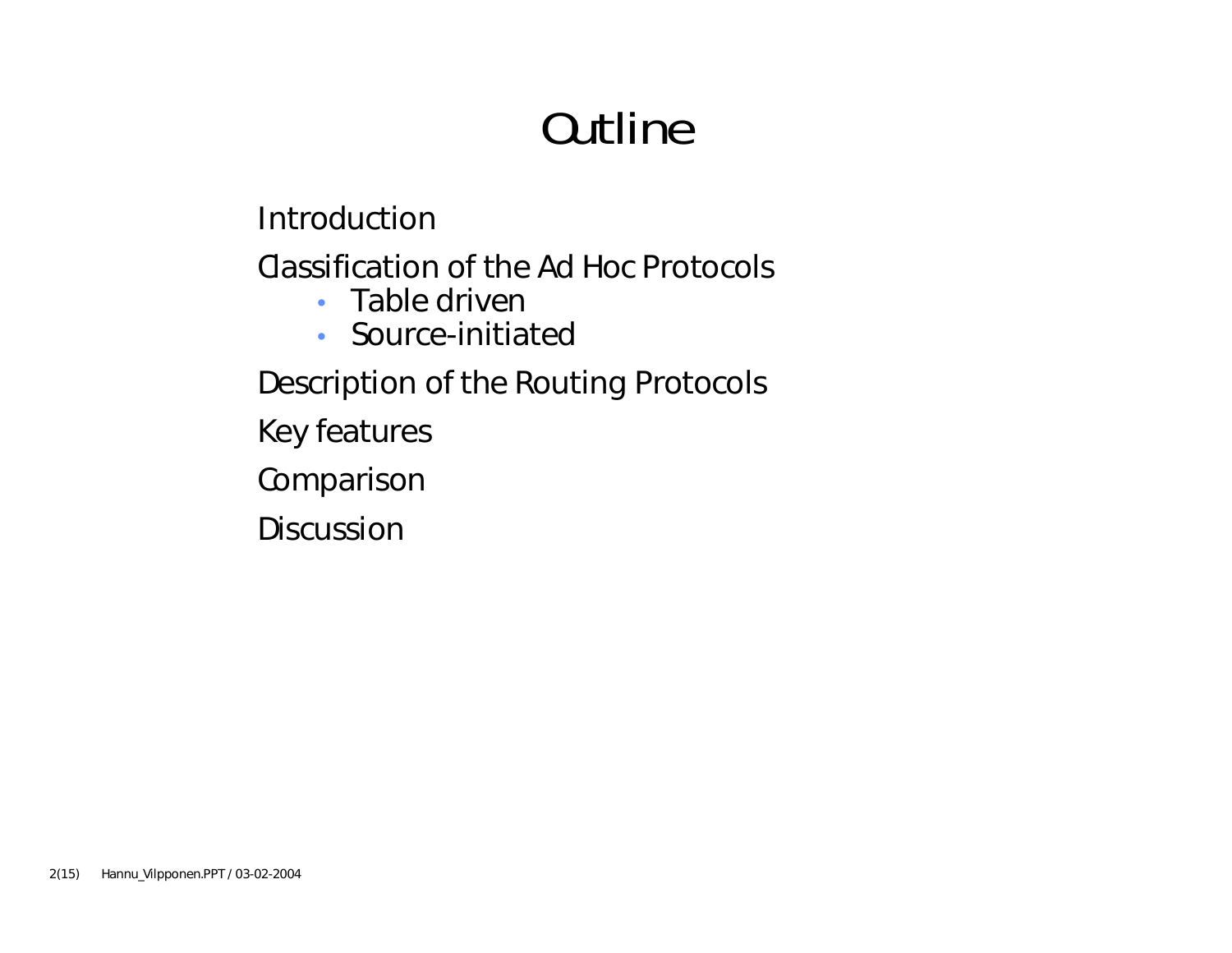### **Introduction**

- Article describe several routing schemes and provide a classification of these schemes. Highlight features, differences and characteristics
- $\bullet$  Table-driven routing protocols attempt to maintain consistent, up-todate routing information from each node to every other node in network
- • Source-initiated on-demand routing creates routes only when desired by source node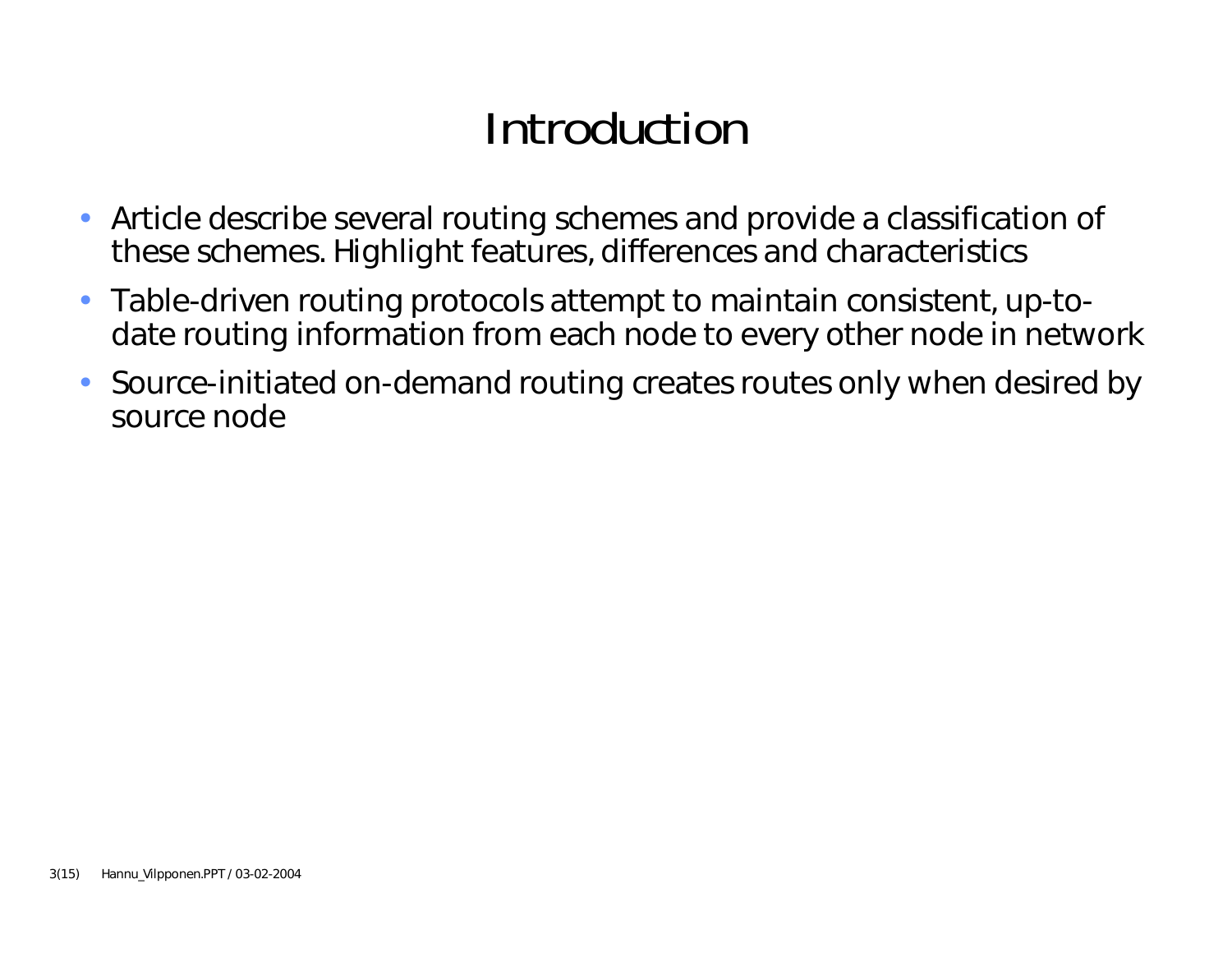### **Classification of the Ad Hoc routing protocols**



- • DSDV (Destination-Sequenced Distance-Vector)
- •CGSR (Clusterhead Gateway Switch Routing)
- •WRP (Wireless Routin Protocol)
- $\bullet$  AODV (Ad Hoc On-Demand Distance Vector)
- •DSR (Dynamic Source Routing)
- $\bullet$  TORA (Temporally Ordered Routing Algorithm)
- • LMR (Lightweight Mobile Routing)
- •ABR (Associativity-Based Routing)
- •SSR (Signal Stability Routing)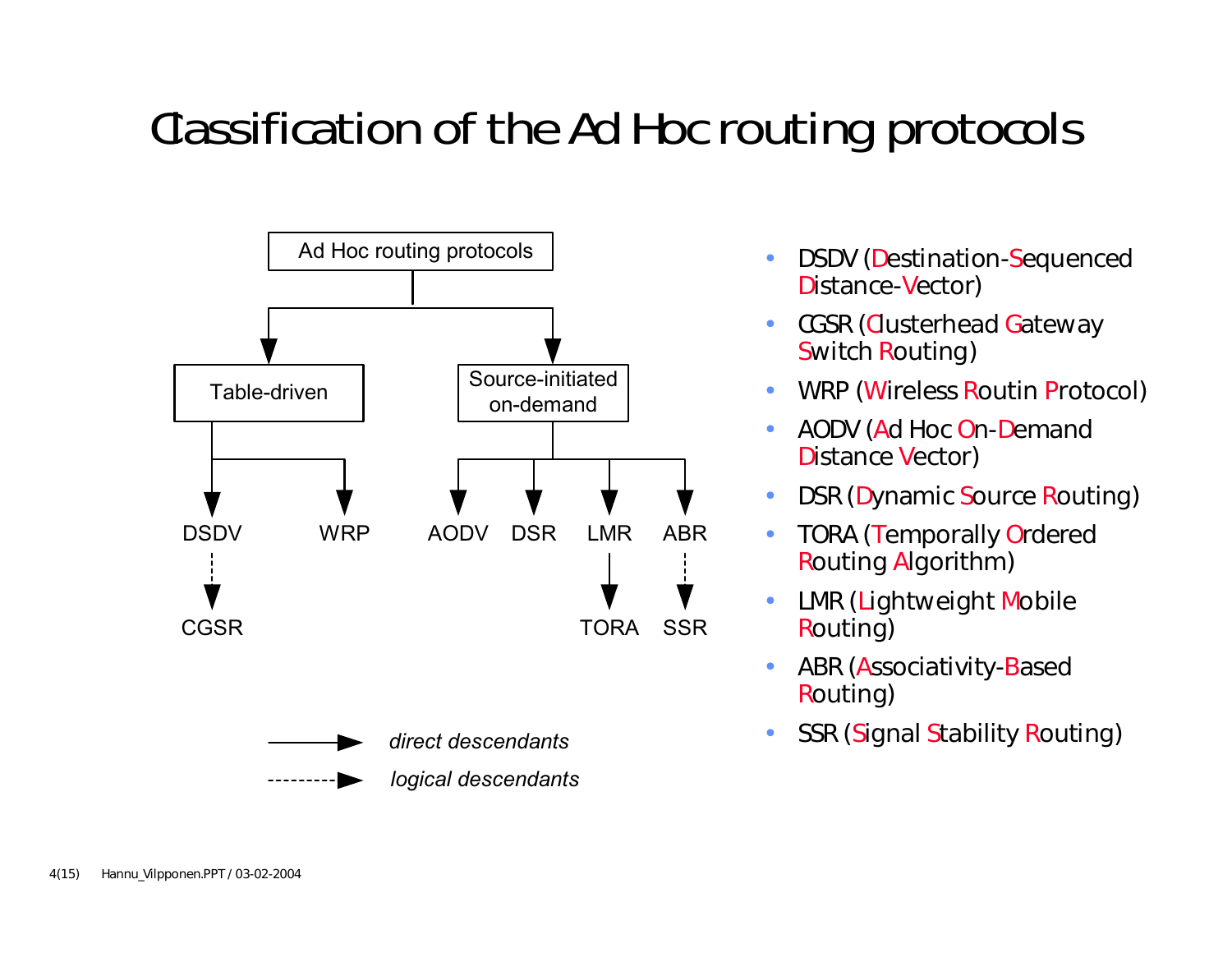# **DSDV (Destination-Sequenced Distance-Vector)**

- • Every node in the network maintains a routing table in which all of the possible destinations within the network and the number of hops to each recorded
- • Each entry marked with a sequence number assigned by the destination node
- $\bullet$  Routing table updates are periodically transmitted throughout the network in order to maintain table consistency
	- Full dump
		- All available routing information
		- Transmitted infrequently
	- Incremental
		- Only information what has been changed since the last *full dump*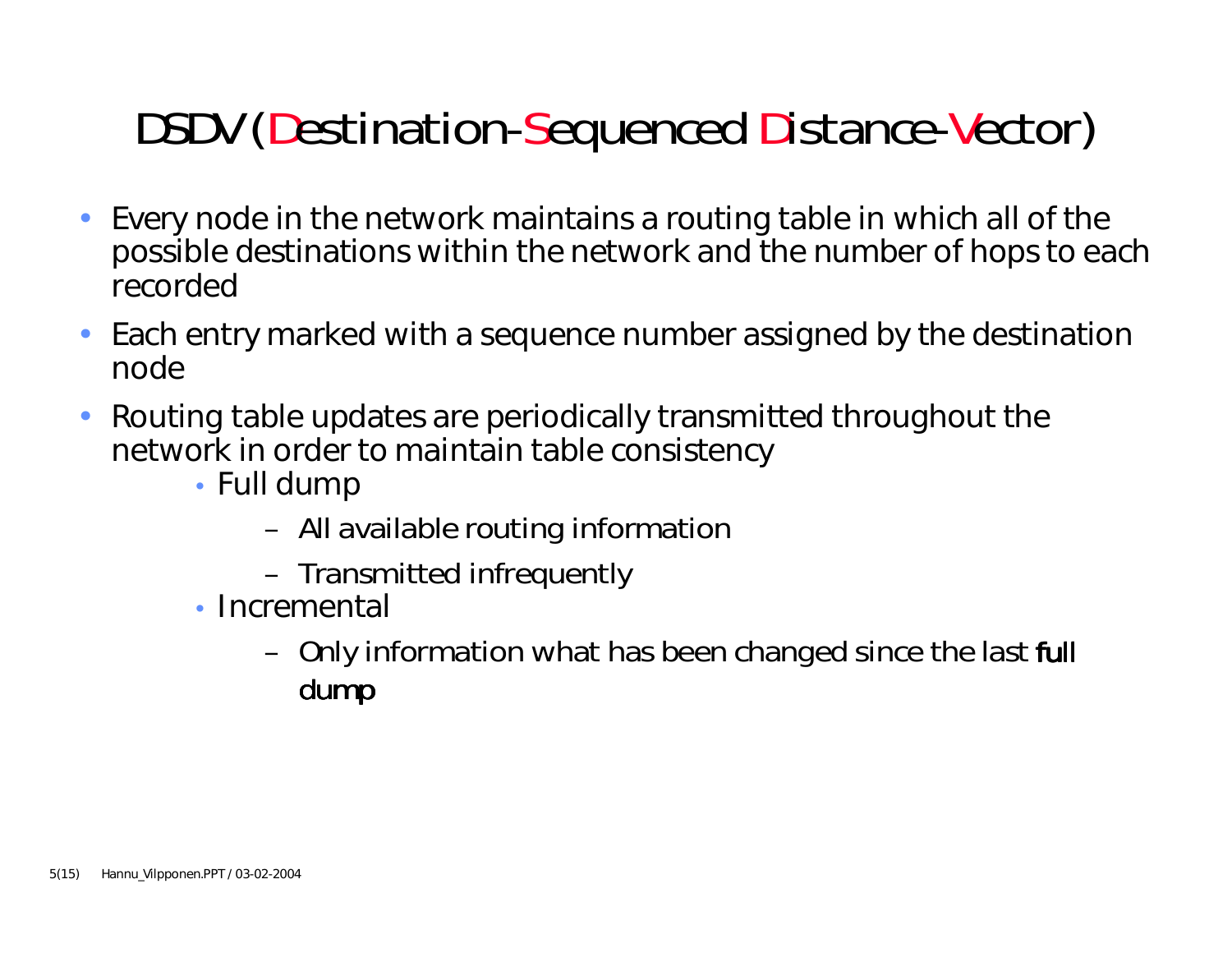### **CGSR (Clusterhead Gateway Switch Routing)**

- A clustered multihop mobile wireless network with several heuristic routing schemes
- • A cluster head selection algorithm is utilized to elect a node as the cluster head using a distributed algorithm within the cluster
- • Disadvantage: Cluster head changes can adversely affect routing protocol performance since nodes are busy in cluster head selection
- • A packet sent by a node is first routed to its cluster head and then the packet is routed from the cluster head to gateway to another cluster head and so on until the cluster head of the destination node is reached
- CGSR uses DSDV as the underlying routing scheme. Same overhead as DSDV



**Gateway**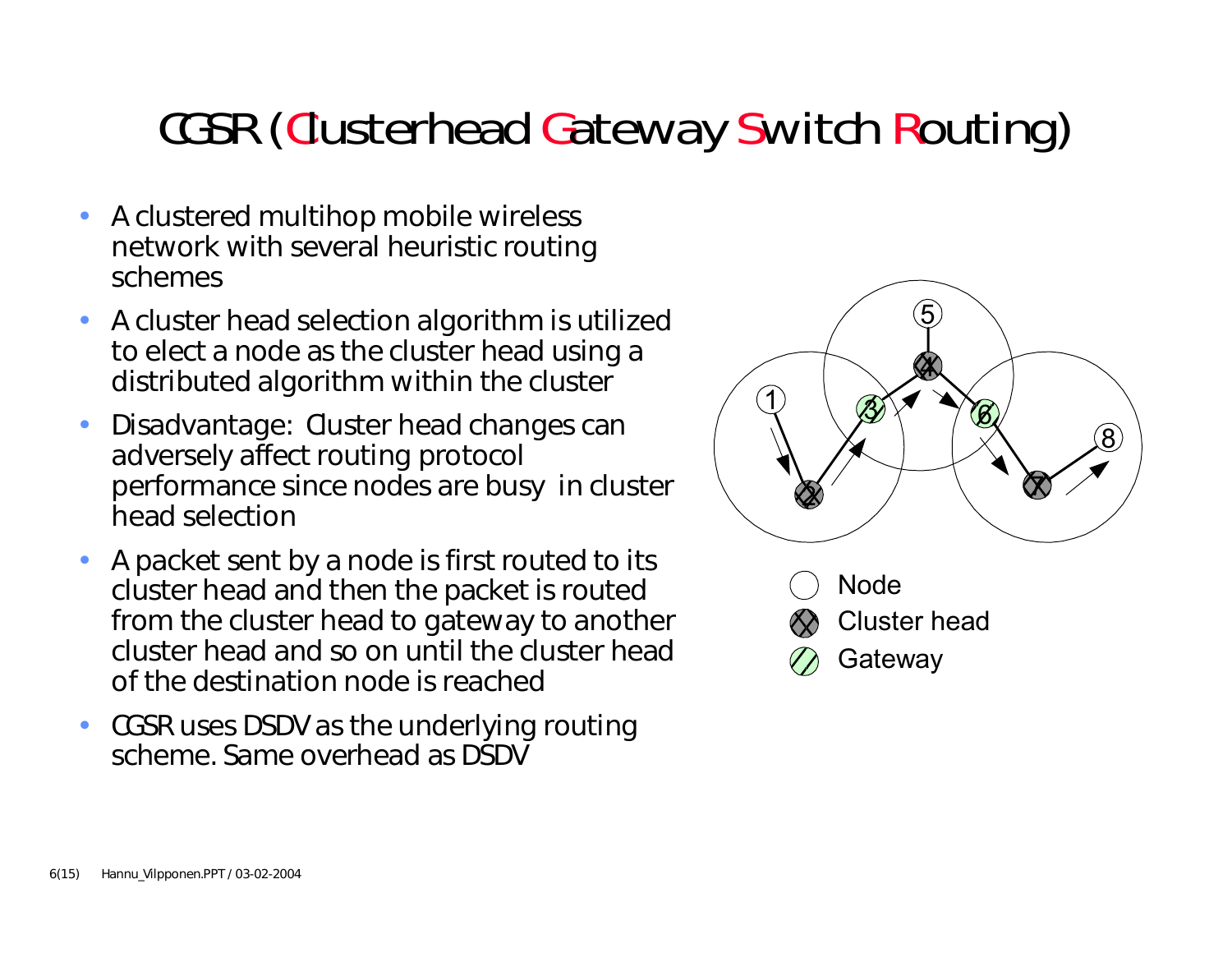# **WRP (Wireless Routing Protocol)**

- Each node in the network is responsible for maintaining four tables
	- Distance table
	- Routing table
	- Link-cost table
	- Message retransmission list table
- • Mobile inform each other of link changes trough the use of update messages
- •An update message is sent only between neighboring nodes
- • In event of the lost of a link between two nodes, the nodes send update messages their neighbors
- • Nodes learn of the existence of their neighbors from the receipt of acknowledgements and other messages
- • Routing nodes communicate the distance and second-to-last hop information for each destination in the wireless networks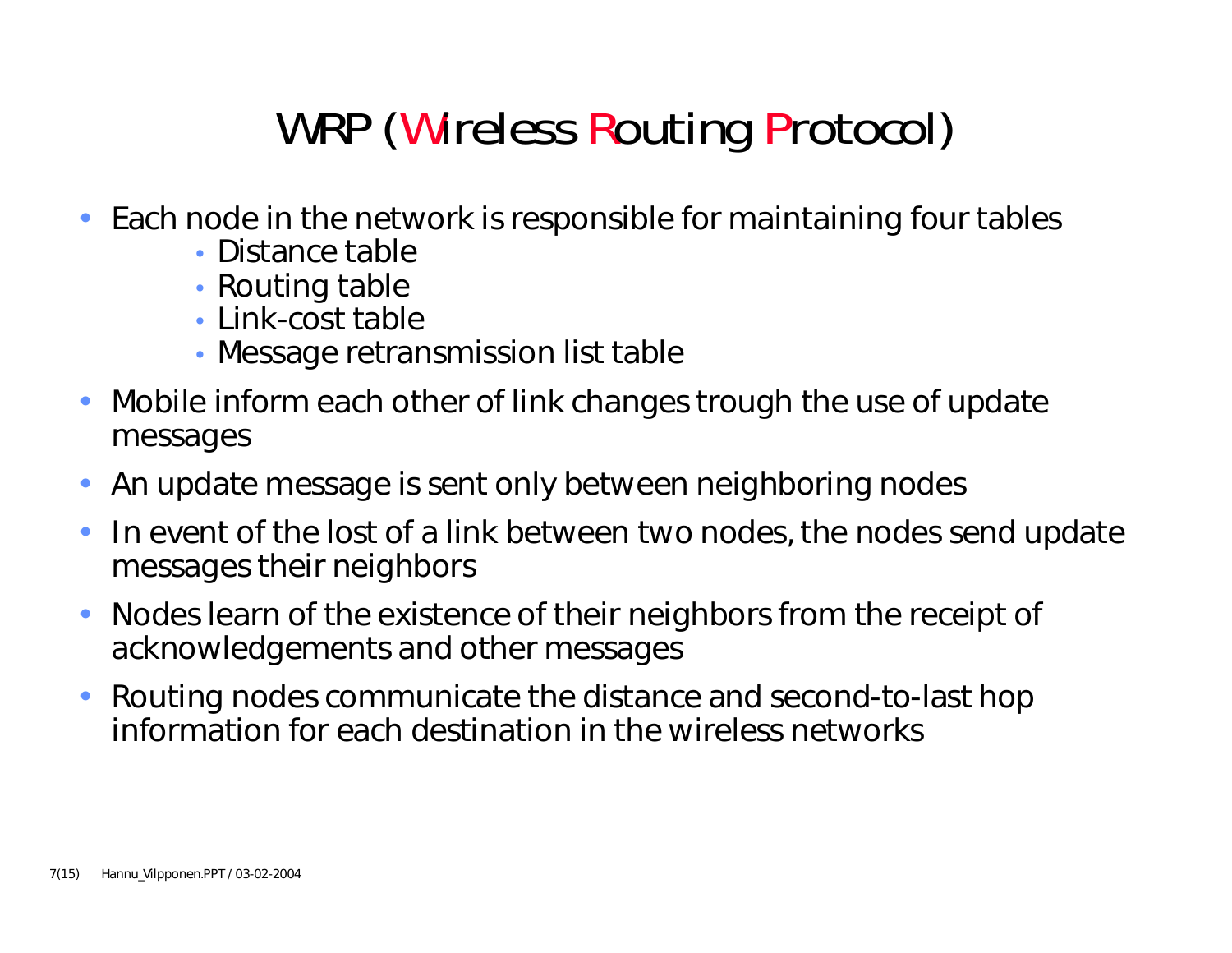### **AODV (Ad Hoc On-Demand Distance Vector) routing**

- AODV is an improvement on DSDV because it typically minimizes the number of required broadcast by creating routes on demand basis
- $\bullet$  If valid route doesn't existing, it initiates a path discovery process to locate other path
	- It broadcast route request packet to its neighbors, which then forward request to their neighbors, and so on, until either destination or intermediate node with "fresh enough" route is located
- Each node maintains its own sequence number to ensure all routes are loop-free and contains most recent route information
- If source node moves, it is able to reinitiate route discovery protocol to find a new route to the destination
- • Periodic broadcast "hello" messages can be used to maintain local connectivity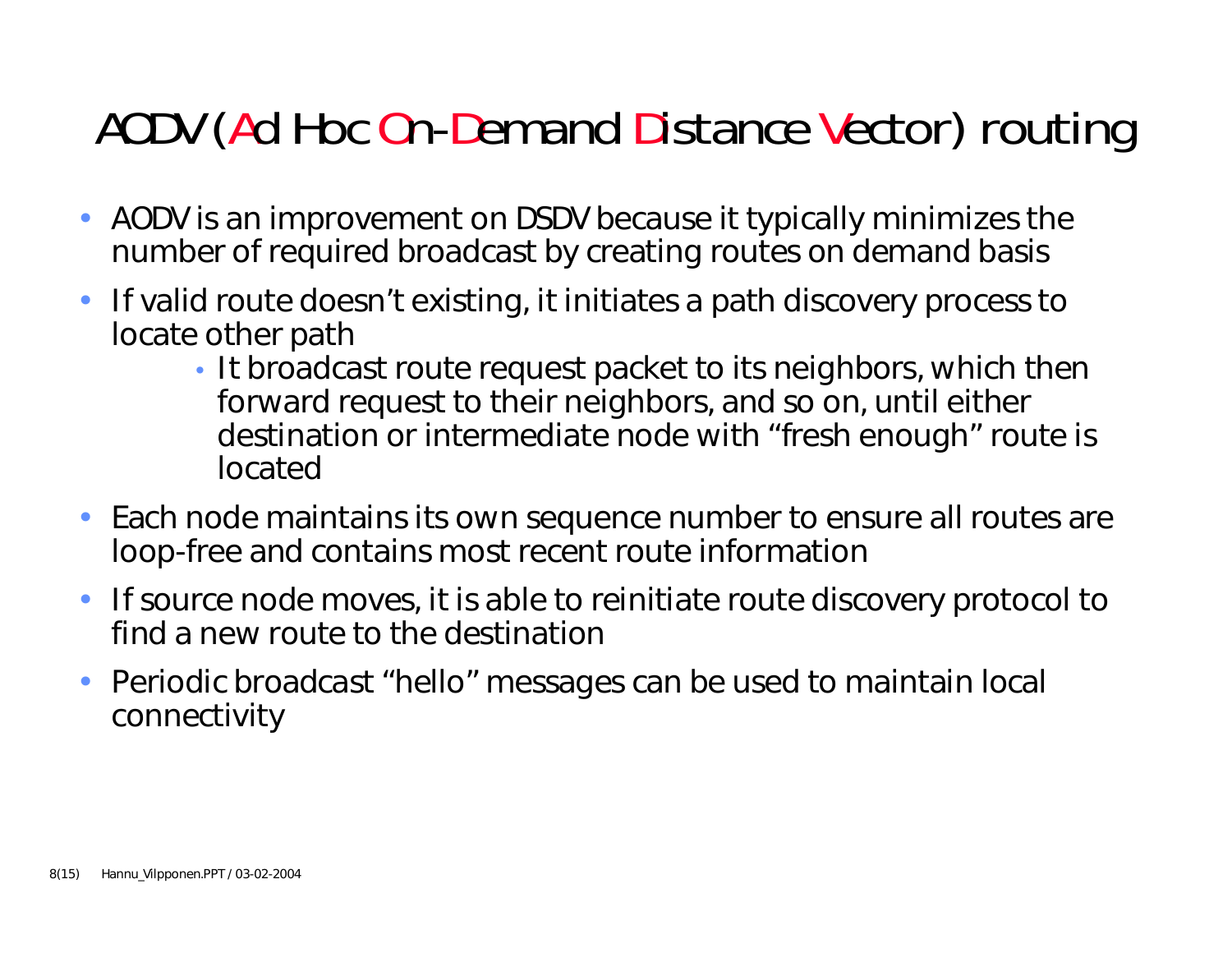# **DSR (Dynamic Source Routing)**

- • Nodes are required to maintain route caches that contain source routes of which mobile is aware
- • The protocol performs two basic functions
	- Route discovery
		- If there is already route to destination, use it
		- If not, route request packet is send
		- Each node receiving packet checks whether it knows of route. If not, it adds its own address to route record and forwards packet
	- Route maintenance
		- Route error packets and acknowledgements
- Route reply is generated when route request when the route request reaches either destination itself or intermediate node which contains in its route cache an unexpired route to the destination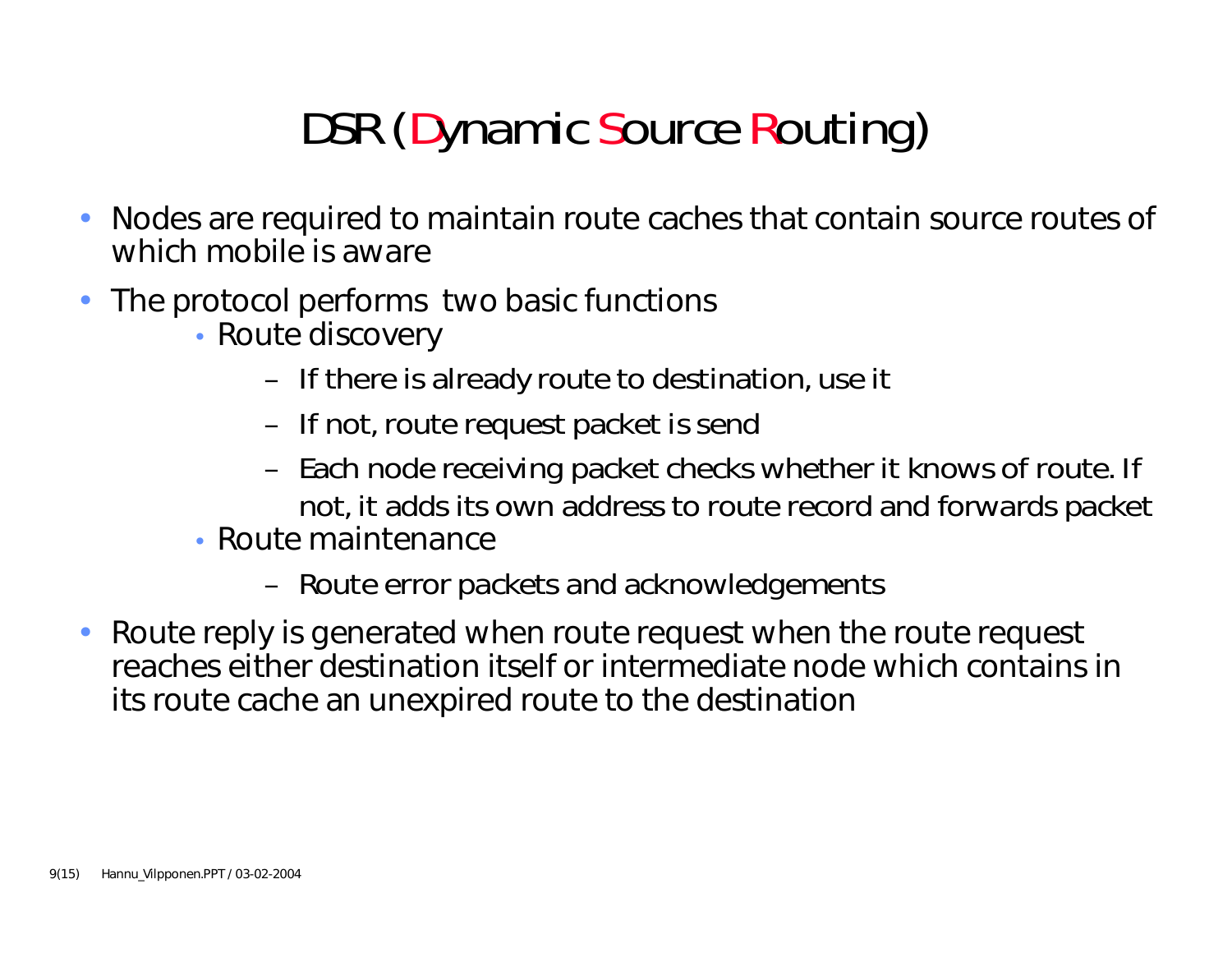# **TORA (Temporally Ordered Routing Algorithm)**

- • Highly adaptive loop-free distributed routing algorithm based on the concept of link reversal
- TORA is localization of control messages to very small set of nodes near the occurrence of a topological changes
- • The protocol performs three basic functions
	- Route creatior
	- Route maintenance
	- Route erasure
		- Broadcast *clear packets* through network and erase invalid routes
- • Potential for oscillations to occur, especially when multiple sets of coordinating nodes are concurrently detecting partitions, erasing routes and building new routes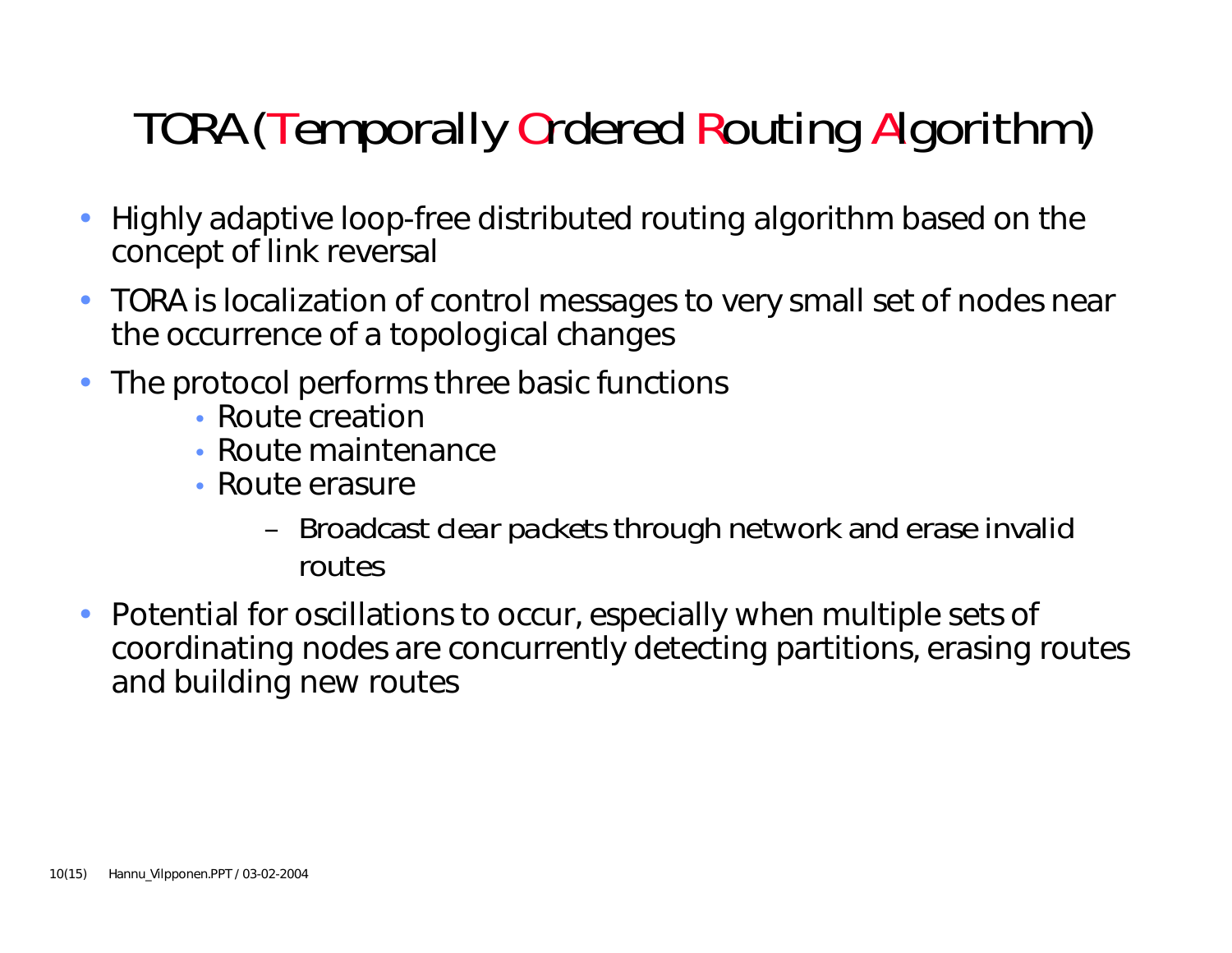# **ABR (Associativity-Based Routing)**

- Protocol is free from loops, deadlocks and packet duplicates
- • Each node periodically generates a beacon to signify its existence. When received by neighboring nodes, this beacon causes their associavity tables to updated and associavity tick of the current no with respect to beaconing node is incremented
- The protocol performs three basic functions
	- Route discovery
		- Broadcast query and await-reply
	- Route reconstruction
		- Partial route discovery, invalid route erasure, valid route updates and new updates
	- Route deletior
		- When route is not longer needed, the source node send route deletion broadcast so that nodes along to route update their routing tables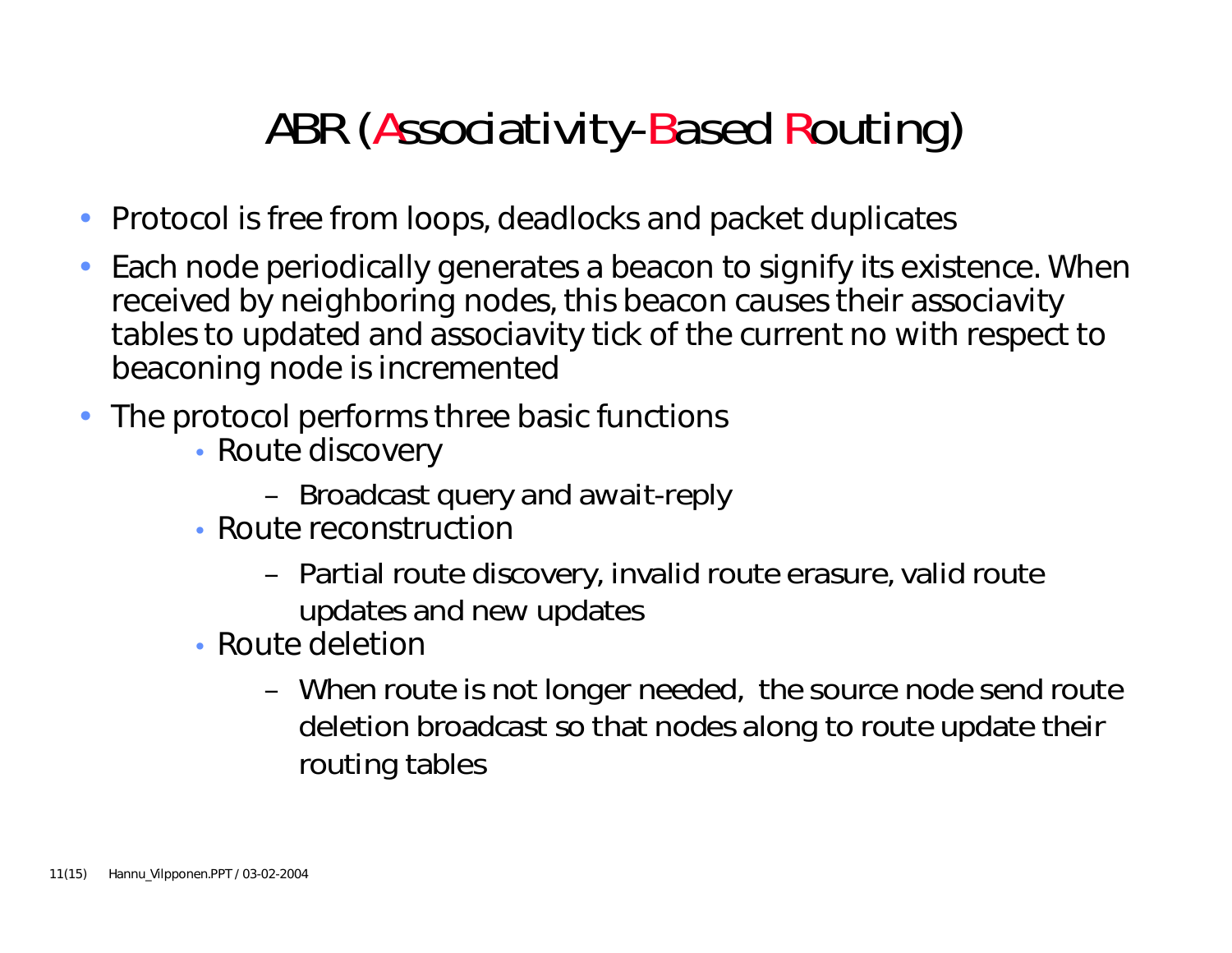# **SSR (Signal Stability Routing)**

- Protocol selects routes based on the signal strength between nodes and a node's location stability
- SSR can be divided two cooperative protocols
	- Dynamic Routing Protocol
		- Responsible for maintenance of the Signal Stability Table (signal strength of neighboring nodes) and Routing Table
	- Static Routing Protocol
		- Process packets by passing the packet up the stack
- $\bullet$  Route-search packets arriving at destination have necessarily chosen the path of strongest signal stability
- When a failed links is detected within the network, intermediate nodes send an error message to the source indicating which channel has failed and initiates another route-search process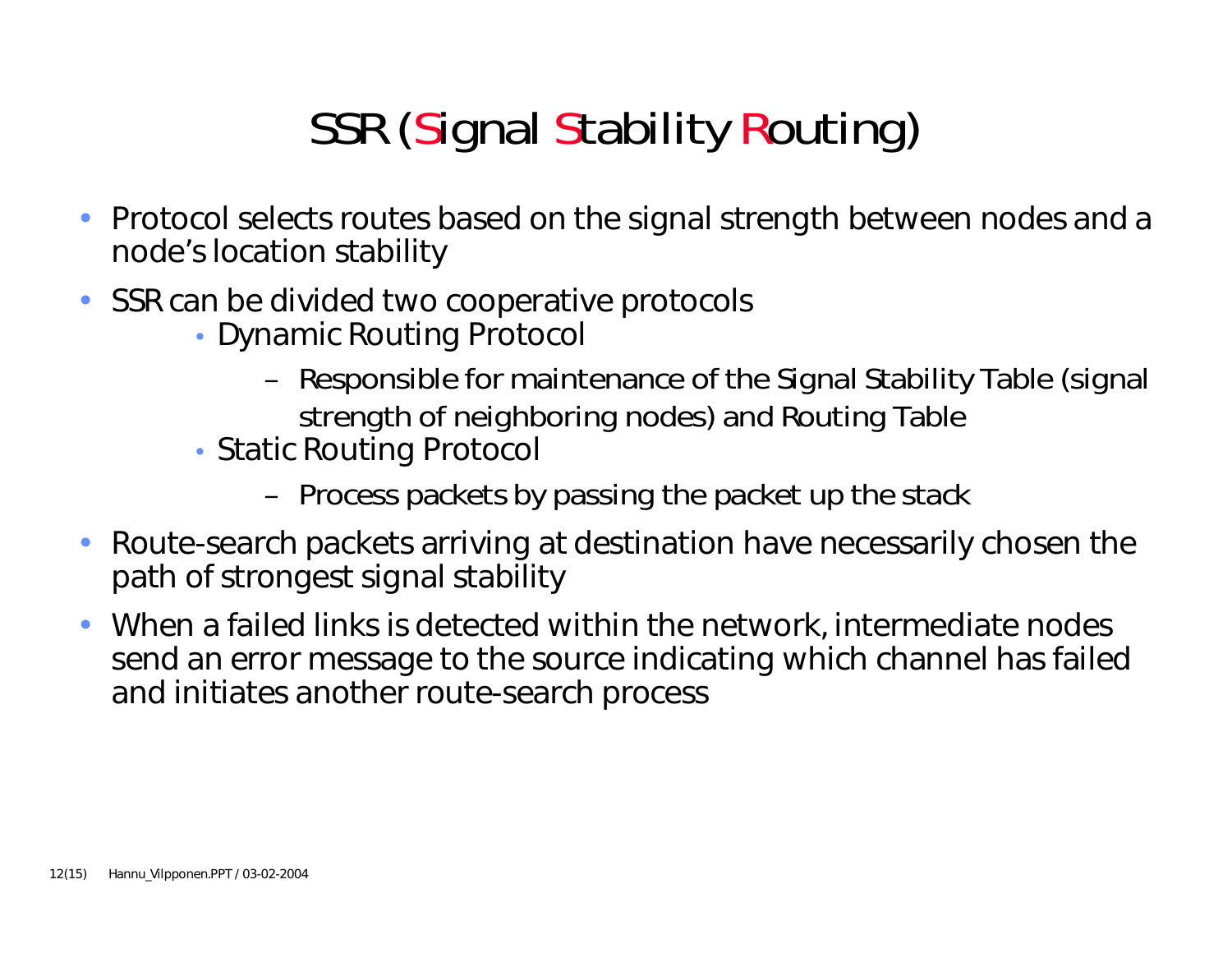# **Key features**

Table-driven

- • DSDV is inefficient because of periodic update transmissions
- CGSR can be employed several heuristic methods and improve protocol performance
- • WRP requires lot of memory and uses "hello" packets

On-Demand

- • AODV packets contains only destination address and support for multicast. Requires symmetric links between nodes
- • DSR doesn't make periodic routing advertisements and allows nodes keep in memory multiple routes to the destination. Not for the large networks
- TORA is best suited to the large networks. It's support multicast. TORA needs synchronized clocks
- ABR is compromise between broadcast and point-to-point routing. Long lived paths. Needs beaconing
- SSR paths are stable and long lived. Long delays.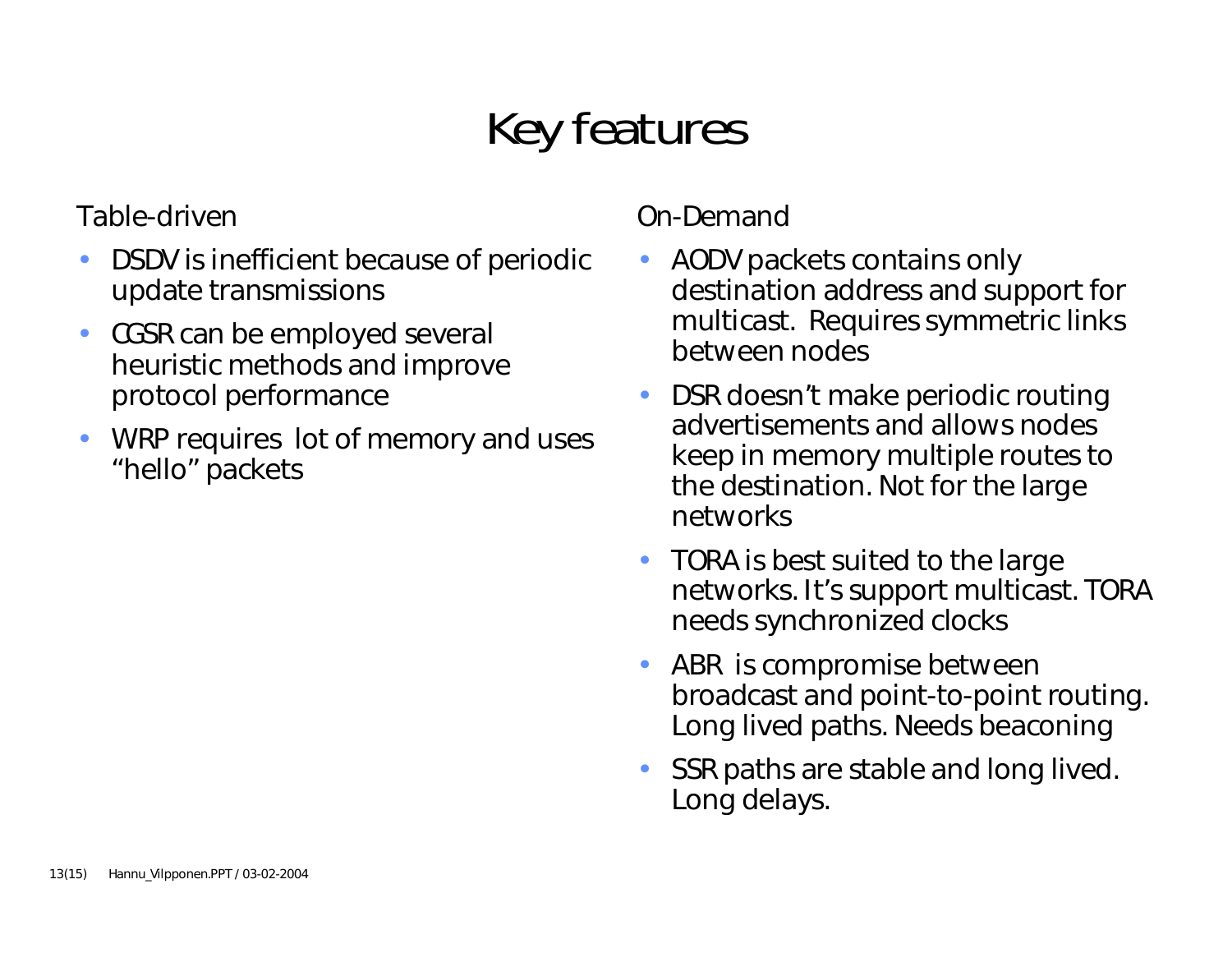# **Comparison**

| <b>PARAMETER</b>                       | <b>ON-DEMAND</b>                    | <b>TABLE-DRIVEN</b>                    |
|----------------------------------------|-------------------------------------|----------------------------------------|
| Availability of routing<br>information | Available when needed               | Always available regardless<br>of need |
| Routing philosophy                     | Flat                                | Mostly flat, except for CGRS           |
| Periodic route updates                 | Not required                        | Required                               |
| Coping with mobility                   | Use local route discovery as in ABR | Inform other nodes to achieve a        |
|                                        | and SSR                             | consistent routing table               |
| Signaling traffic generated            | Grows with increasing mobility of   | Greater than that of in-demand         |
|                                        | active routes (as in ABR)           | routing                                |
| Quality of service support             | Few can support QoS, although       | Mainly shortest path as the QoS        |
|                                        | most support shortest path          | metric                                 |